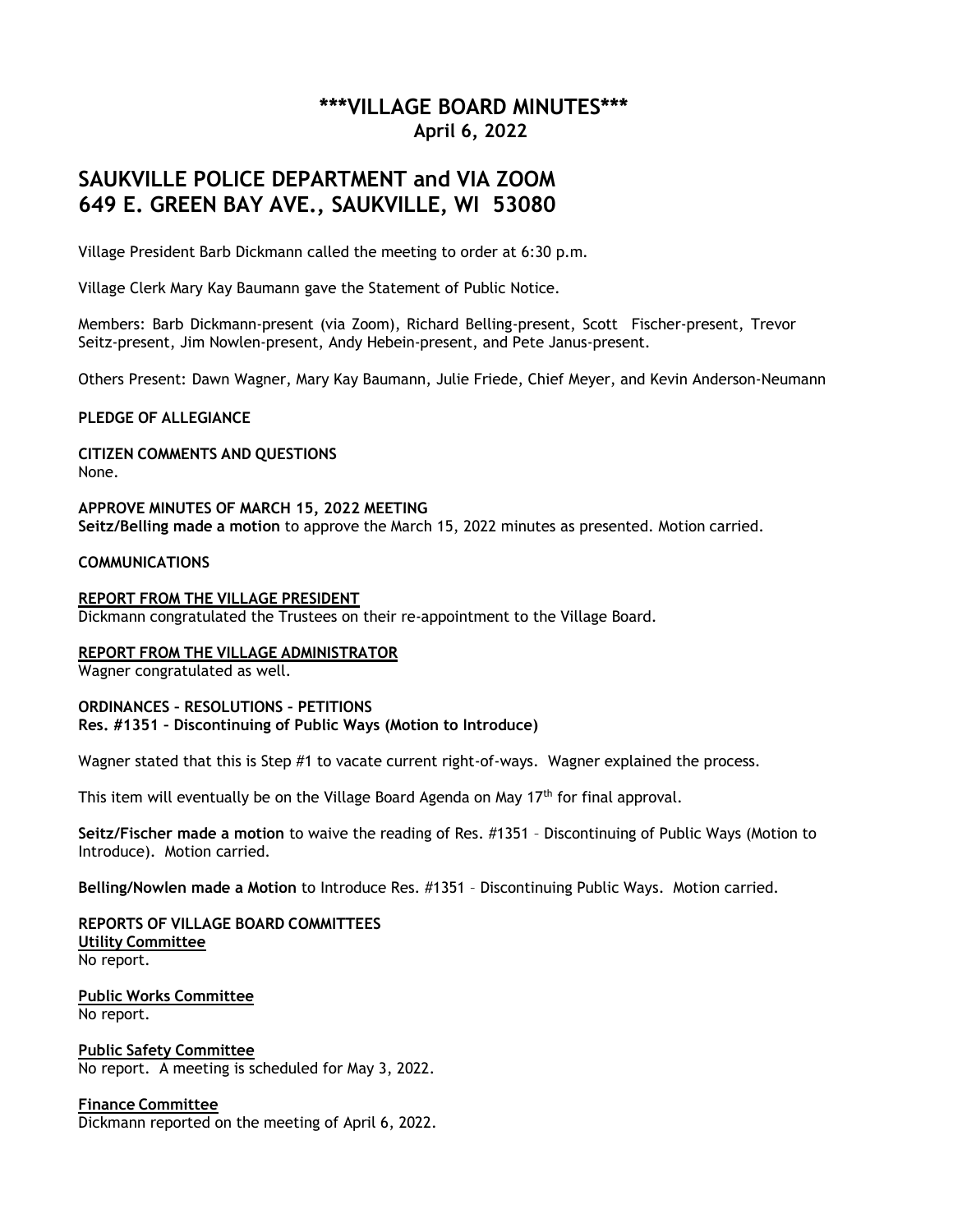A recommendation was made to the Village Board to approve the 550 W. Dekora St. – Amended Agreement with the property owner paying all legal and recording fees.

**Seitz/Nowlen made a motion** to approve the 550 W. Dekora St. – Amended Agreement with the property owner paying all legal and recording fees. Motion carried.

Other Matters:

There was a meeting scheduled at the County today regarding Emergency Medical Services (EMS).

Wagner e-mailed the Board the information that was presented and approved by the County Board. She noted that there will be more discussion to follow.

The use of ARPA funds for Cedar Gorge were denied by the County Board.

A copy of County Resolution 21-72 was sent to the Village Board. It was also noted that the Coroner's position has been eliminated.

Trustee Oaths will take place on April 19th.

The new Treasurer is scheduled to begin on April 18th.

The Board will be getting an update on Fire Services from Chief Rice at the May 3rd Finance Committee Meeting. The Town of Saukville will have a non-voting member represented on the Public Safety Committee.

The Village will again present Years of Service Awards to Employees during the May 3rd Village Board meeting.

The Town of Saukville has paid 100% of what they owed the Village for the Fire/EMS Survey.

The DPW is looking for 2 part-time employees for the summer.

A DPW staff member was injured and is currently on limited work.

Ansay has requested another conceptual meeting. There will be a combined Plan Commission/Village Board Meeting on Wednesday, April 20th at 6:00 p.m.

Seitz inquired regarding the Report Brief – 1st Responders. Wagner referred to the report from the County Administrator.

Seitz asked if the Village will get credit for steps already taken-reimbursement? Wagner stated that question needs to be answered.

**REPORTS OF SPECIAL COMMITTEES Plan Commission** No report.

**Community Development Authority/Industrial Review Committee** No report.

**Library Board** No report.

**Mid-Moraine Municipal Association** No report.

**LIQUOR LICENSE APPROVALS None.**